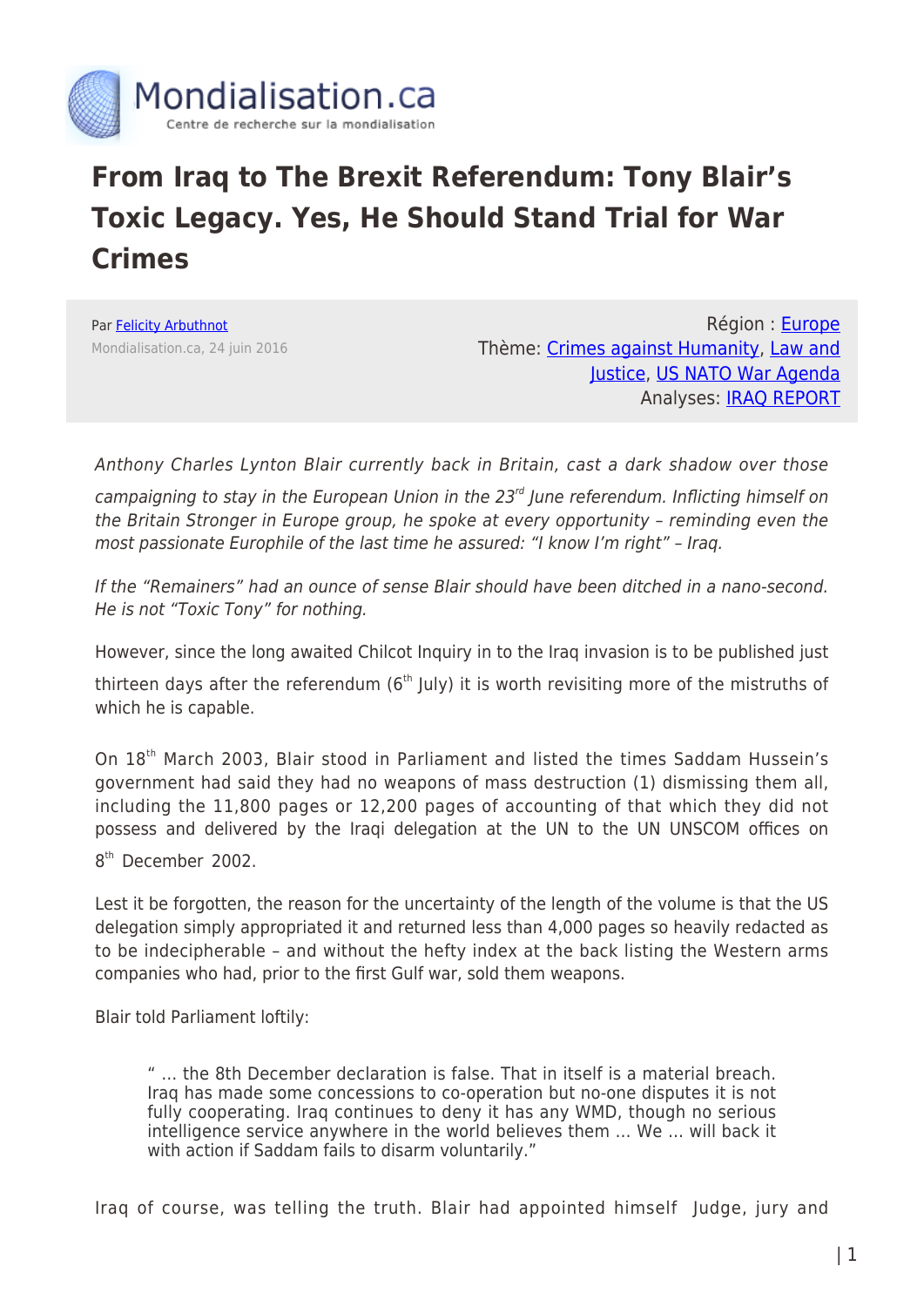executioner.

And here is a real whopper: "I have never put our justification for action as regime change."

And another: "Iraq is a wealthy country that in 1978, the year before Saddam seized power, was richer than Portugal or Malaysia.

"Today it is impoverished, 60% of its population dependent on food aid.

"Thousands of children die needlessly every year from lack of food and medicine."

What he omitted was stated in a piece I wrote back in 1998 (2) addressing the ever repeated propaganda. The conditions were caused directly by the US-UK driven embargo, overseen by Blair's envoy to the UN, Carne Ross, who headed the Sanctions Committee after the August 1991 imposed embargo:

"In 1989 the World Health Organization recorded Iraq as having 92-per-cent access to clean water, 93-per-cent access to high quality health care and with high educational and nutritional standards.

"By 1995 the World Food Program noted that: 'time is running out for the children of Iraq'. Figures – verified by UNICEF – record that 1,211,285 children died of embargo-related causes between August 1990 and August 1997. A silent holocaust in the name of the UN. These numbers are similar to those lost in Pol Pot's genocide in Cambodia. It is three times the population of Kuwait in small lives."

' "After 24 years in the field, starting with Biafra, I didn't think anything could shock me," wrote Dieter Hannusch of the World Food Program in l995. "But this was comparable to the worst scenarios I had ever seen." '

The day after Blair's address to Parliament, Operation Iraqi Liberation began, to which he had committed the country in his visit to George W. Bush's Texas ranch in April 2002, without telling Parliament.

Moreover, in 2009 The Mail on Sunday disclosed (3) that: "Attorney General Lord Goldsmith wrote (a) letter to Mr. Blair in July 2002 – a full eight months before the war – telling him that deposing Saddam Hussein was a blatant breach of international law.

"It was intended to make Mr. Blair call off the invasion, but he ignored it. Instead, a panicking Mr. Blair issued instructions to gag Lord Goldsmith, banned him from attending Cabinet meetings and ordered a cover-up to stop the public finding out.

"He even concealed the bombshell information from his own Cabinet, fearing it would spark an anti-war revolt. The only people he told were a handful of cronies who were sworn to secrecy.

"Lord Goldsmith was so furious at his treatment he threatened to resign – and lost three stone as Mr Blair and his cronies bullied him into backing down."

The then Prime Minister did not alone ignore the Attorney General's legal advice. In November 2002 "six wise men" gave Blair "bloody warnings" as to the outcome of an attack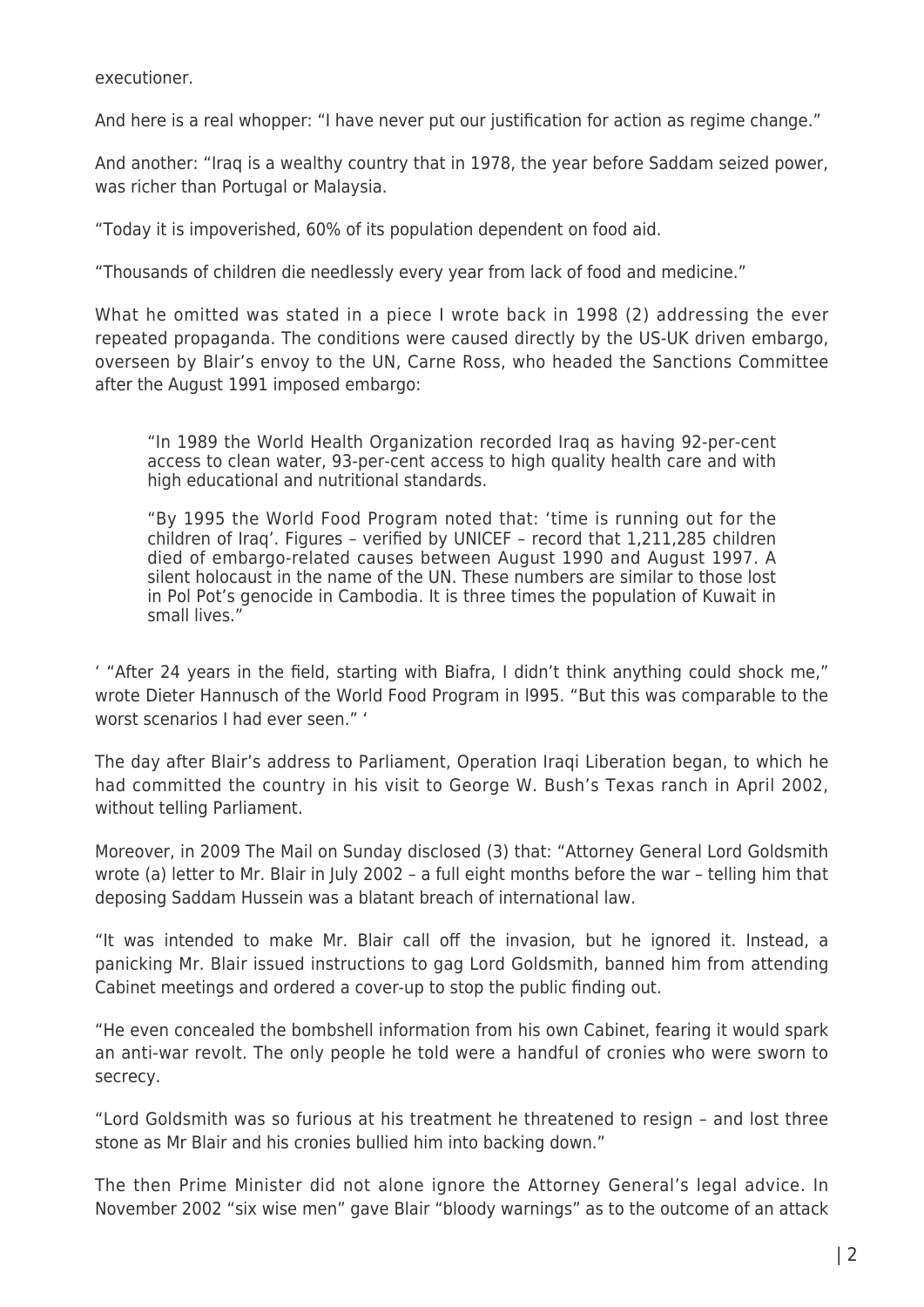on Iraq. (4) They were: " … all academics, expert on Iraq, the Middle East and international affairs. They had been called to the Cabinet Room to outline the worst that could happen if Britain and the United States launched an invasion.

"This was a meeting that could have changed the course of history and, with better planning for the aftermath, saved countless lives – if only the Prime Minister and his advisers had listened and acted on the bloody warnings on that day in November 2002."

Dr. Toby Dodge, then of London's Queen Mary University foresaw with extraordinary clarity the near certain outcome, warning: '… that Iraqis would fight for their country against the invaders rather than just celebrate the fall of their leader. A long and nasty civil war could follow. "My aim that day was to tell them as much as I could, so that there would be no excuses and nobody saying, 'I didn't know.' "

Others who shared their extensive expertise were Professor George Joffe of Cambridge University, Sir Lawrence Freedman, Professor of War Studies at King's College, London and a Blair adviser, Professor Charles Tripp of the School of Oriental and Asian Studies, Steven Simon, Director of the International Institute for Strategic Studies, and Professor Michael Clarke, then of Kings College, London. Before the gathering they were warned: "Don't tell him not to do it. He has already made up his mind", Dr. Dodge told The Independent.

Blair and his Cabinet had: "… no plan for what would happen after the invasion. The approach was, 'The Americans are heading this up. They will have a detailed plan. We need to follow them' ", said Professor Joffe. However in reality, a year's planning by the State Department for the invasion's aftermath: "was junked. They were making up policy on the hoof."

Professor Joffe also explained the complexities of Iraq's power structures with Tony Blair seemingly disinterested in the potential cultural, societal and political minefields, responding with kindergarten simplicity (re Saddam Hussein) " But the man is evil isn't he?"

A chameleon-like absorption of George W. Bush, his political circle and his Generals' simplistic "good guys", "bad guys" rhetoric.

Steven Simon had little faith in bringing democracy to Iraq at the barrels of guns and deliveries of 30,000-pound bunker busters: "If everything had been done differently, there might have been some small shot at avoiding disaster. But only a small shot."

Incredibly, according to Professor Joffe: "The people who were put in charge in Iraq had very little knowledge or experience of the Middle East."

Professor Clarke commented that Blair's attempt to justify the invasion was mistaken: "We knew there was no nuclear stuff in Iraq." Moreover, he believed: 'Blair did not actually decide to go to war on the basis of intelligence, but made it look as if he had with his two "dodgy" dossiers. "He presented the case to the public as if they had incontrovertible evidence that Saddam had weapons of mass destruction. That was rubbish. They were ridiculous documents, both those documents." ' (Emphasis added.)

Late last year, Blair made what was described as a « qualified apology » for « mistakes » made in Iraq – among them: « our mistake in our understanding of what would happen once you removed the regime ». In the light of the above, blatantly untrue.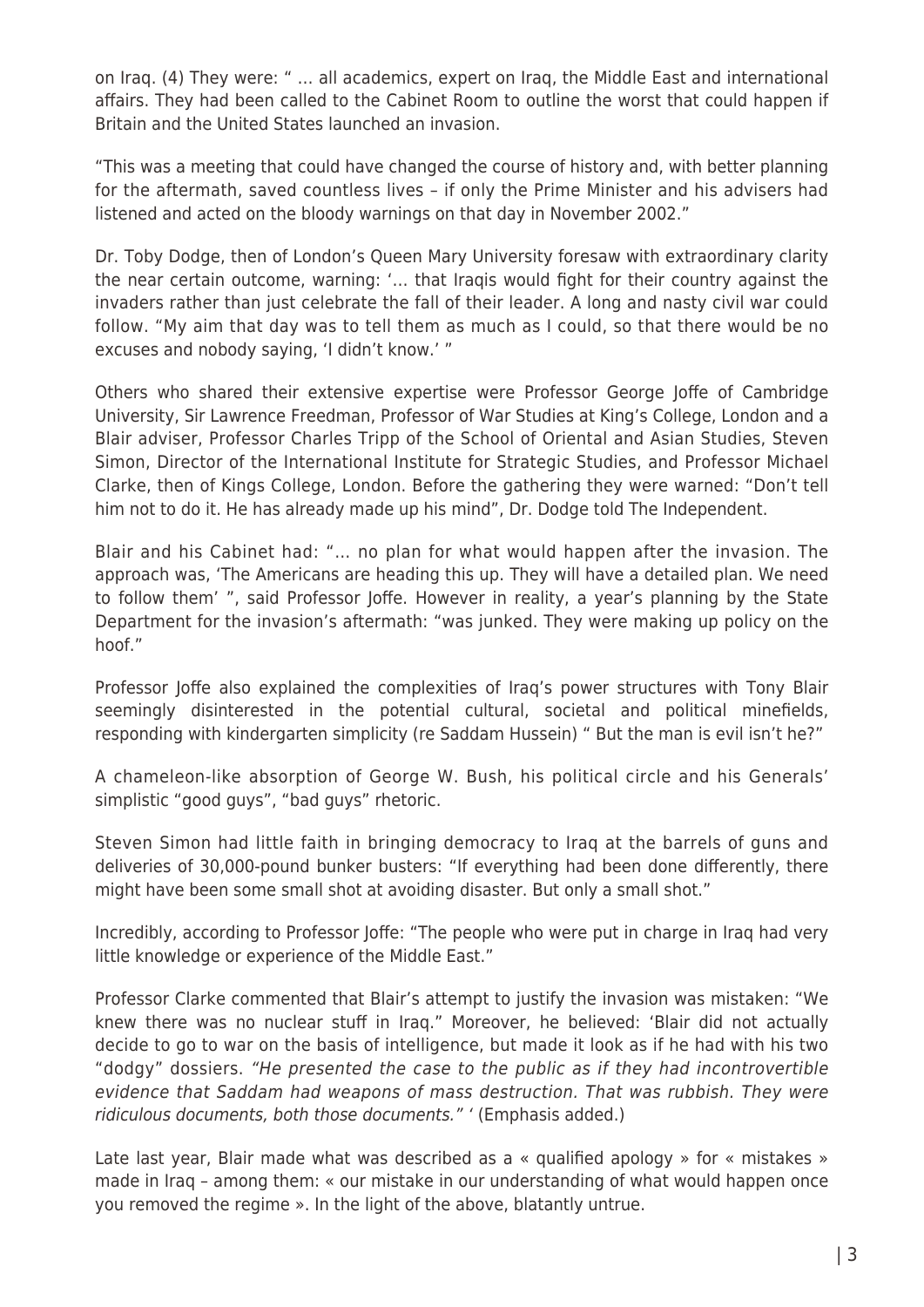Blair's dodging and weaving over the years since 2003 – in spite of his millions, numerous properties, jet (seemingly leased) and a yacht, accrued from advising some of the world's most despotic leaders – seems to have worn him down a bit, though.

In an extraordinary television outburst (5) attacking Labour Leader, Jeremy Corbyn who said of Blair on BBC's Newsnight last August:

"If he has committed a war crime, yes (he should stand trial.) Everybody who has committed a war crime should." Blair responded: "I'm accused of being a war criminal for removing Saddam Hussein ... and yet Jeremy is seen as a progressive icon as we stand by and watch the people of Syria barrel-bombed, beaten and starved into submission and do nothing."

No mention of the US' illegal "coalition" which includes the UK which has made 4,024 strikes

to  $1<sup>st</sup>$  June this year, according to the US Department of Defence. Strikes remarkably inept at affecting the countless foreign terrorist groups, but which have caused devastation to the Syrian people whose plight was caused by US plotting (6.)

46,615 bombs and missiles have been dropped Syria and Iraq in the seeming non-fight against ISIS and other criminal groups. [\(airwars.org](http://airwars.org/))

Apart from his ongoing economy with the truth, Tony Blair also seems to be well past his sell by date. In Northern Ireland, probably the only place on earth which has a tenuous reason to give him some credit for the "peace process", where he went to speak on the referendum at Ulster University, he was less than welcome.

Derry anti-war campaigner Frankie McMenamin said the former Labour leader was "not welcome" in Derry, telling the Derry Journal:

"I was involved in protests about the Iraqi War which Tony Blair was responsible for, Tony Blair is hated throughout the world and he has blood on his hands over Iraq.

"I will be voting for the U.K. to remain on June 23rd but I think someone like Mr. Blair (urging the stay in vote) will put a lot of other people off.

"Tony Blair is not welcome in our city and the people who organized this visit obviously knew this" – the meeting had not been publicly advertised and the address was to a specially selected audience. The co-speaker was Blair's former Chancellor, Gordon Brown, near equally unpopular, who wrote the cheques for years of UK bombings before the invasion and then for the invasion's destruction. Had the meeting been publicly advertised, assured Mr McMenamin, protesters would have been out in force.

On 17<sup>th</sup> June, Blair was a signatory to an open letter, signed by two former deputy Prime Ministers and a number of MPs and public figures urging voters to stay in the European Union. It included the words:

" … public life, whether in politics or elsewhere, should be about something else – something better.

"It should be driven by a desire to bring people together when it would be easier to tear them apart. A wish to build bridges rather than erect walls." To promote that which is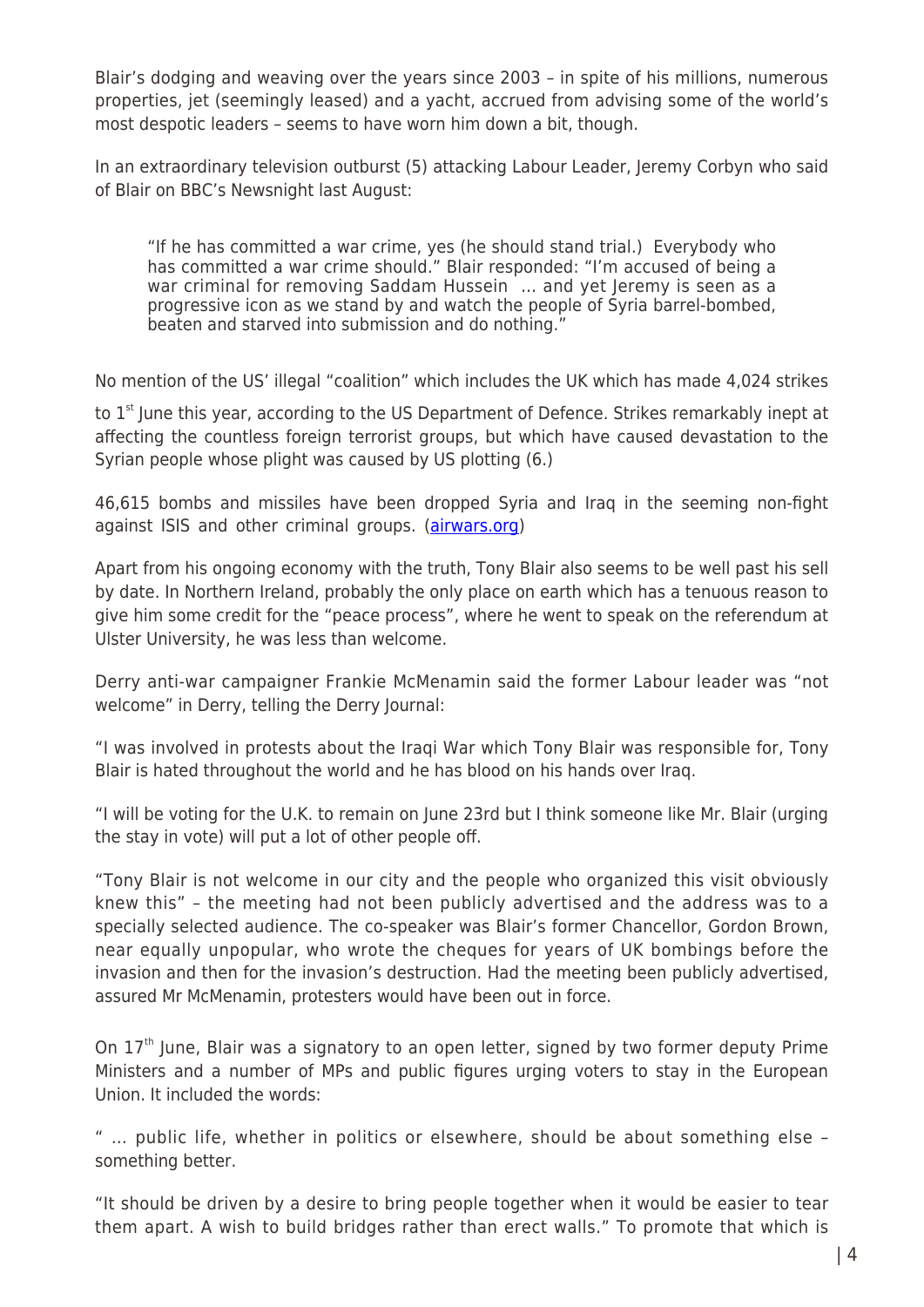"Peaceful, tolerant, compassionate."

As he added his signature, did he reflect on Iraq's destroyed bridges – literally and metaphorically, on a nation of walls erected by US and UK troops over one of the most open landscapes anywhere to be found and on the accompanying destruction of peace, tolerance and compassion at the hands of US and UK policies aided by his ignorant determination and

"ridiculous documents."

Philippe Sands QC, Professor of international law and Director of the Centre on International Courts and Tribunals at University College London, has said (7) 'he believes, unequivocally, that the 2003 invasion was illegal under international law. "In the UK, beyond those associated with the government's effort, I cannot think of a single international lawyer who thinks the war was lawful. Not a single name comes to mind. That's got to be telling." '

It can only be hoped the Chilcot Inquiry's findings deliver Charles Anthony Lynton Blair and his cohorts in a tragedy which will be his and George W. Bush's place in history. A sharp and chilly return to reality.

Notes:

- 1. <http://www.theguardian.com/politics/2003/mar/18/foreignpolicy.iraq1>
- 2. <https://newint.org/features/1998/01/05/iraq/>
- 3. <http://www.dailymail.co.uk/news/article-1231746/Secret-letter-reveal-new-Blair-war-lies.html>

4. [http://www.independent.co.uk/news/uk/politics/iraq-invasion-2003-the-bloody-warnings-six-wise](http://www.independent.co.uk/news/uk/politics/iraq-invasion-2003-the-bloody-warnings-six-wise-men-gave-to-tony-blair-as-he-prepared-to-launch-10000839.html) [-men-gave-to-tony-blair-as-he-prepared-to-launch-10000839.html](http://www.independent.co.uk/news/uk/politics/iraq-invasion-2003-the-bloody-warnings-six-wise-men-gave-to-tony-blair-as-he-prepared-to-launch-10000839.html)

5. [http://www.independent.co.uk/news/uk/politics/tony-blair-jeremy-corbyn-syria-war-criminal-chilc](http://www.independent.co.uk/news/uk/politics/tony-blair-jeremy-corbyn-syria-war-criminal-chilcot-inquiry-a7070761.html) [ot-inquiry-a7070761.html](http://www.independent.co.uk/news/uk/politics/tony-blair-jeremy-corbyn-syria-war-criminal-chilcot-inquiry-a7070761.html)

- 6. <http://www.globalresearch.ca/syria-and-conspiracy-theories-it-is-a-conspiracy/29596>
- 7. <http://www.newstatesman.com/uk-politics/2010/02/iraq-war-invasion-blair-regime>

La source originale de cet article est Mondialisation.ca Copyright © [Felicity Arbuthnot](https://www.mondialisation.ca/author/felicity-arbuthnot), Mondialisation.ca, 2016

Articles Par : [Felicity](https://www.mondialisation.ca/author/felicity-arbuthnot) [Arbuthnot](https://www.mondialisation.ca/author/felicity-arbuthnot)

**Avis de non-responsabilité** : Les opinions exprimées dans cet article n'engagent que le ou les auteurs. Le Centre de recherche sur la mondialisation se dégage de toute responsabilité concernant le contenu de cet article et ne sera pas tenu